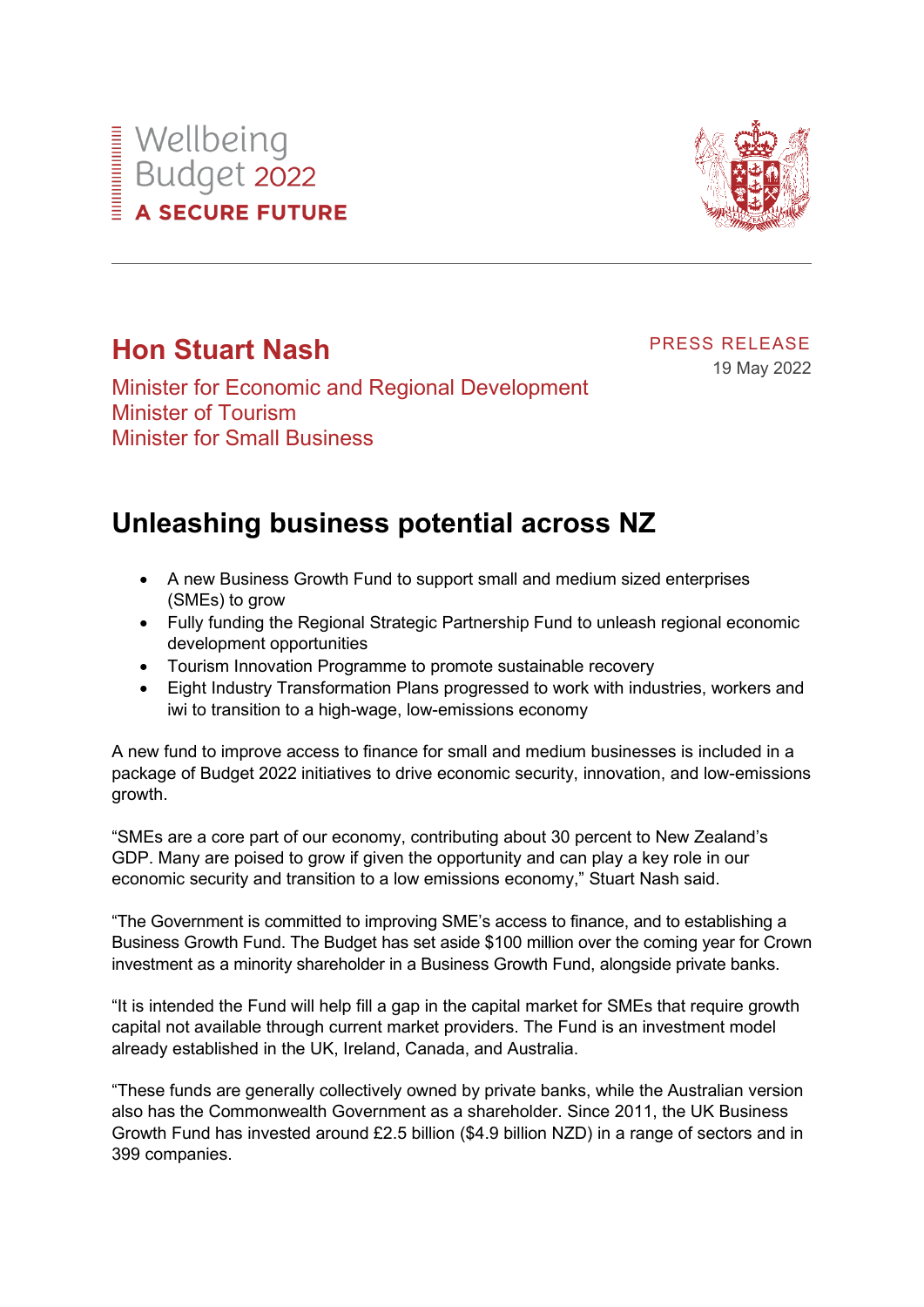"In the UK, the investment has led to an estimated growth in job numbers of 11,500 for the companies receiving investment, and an estimated revenue growth of £1.9 billion (\$3.7 billion NZD).Since 2018, the Canadian fund's investment in 25 companies has resulted in 1,510 jobs in Canada.

"I see this as a crucial but underserviced segment of the capital markets. This initiative allows the Crown to take a minority shareholding in a privately operated and independently managed Business Growth Fund, investing alongside banks.

"Banks that own the Fund could refer SMEs to it where equity finance would be more appropriate than debt finance. The Fund would be an active investor focused on providing growth capital, and wraparound capability support, like strategic support and access to a talent network, to SMEs.

"The Fund would always be a minority investor with a seat on the board, offering guidance and expertise but always leaving owners in control. As such owners are less worried about takeovers, leaving more solid businesses open to investment and expansion.

"Traditional private equity funds don't typically invest in the SMEs this Fund is likely to target – they push for control of a business, aggressive growth plans, and short-term results. Business Growth Funds have more modest return expectations and no hard exit deadlines allowing business owners to set their own growth targets and identify the most appropriate time and path to exit. This will be a new development here, but not internationally.

"The Government has discussed the proposal with the Reserve Bank of New Zealand (RBNZ) and private retail banks. The RBNZ will consult publicly, and the Government is confident a Business Growth Fund will gain the private sector support needed to bring this model to New Zealand.

"Budget 2022 delivers on the Government's manifesto commitment for a \$200 million Regional Strategic Partnership Fund (RSPF), with \$110 million of new investment over the coming year to settle the balance of the RSPF.

"Our vision for a more sustainable tourism sector is also supported with a \$54.2 million Innovation Programme for Tourism Recovery.

"We have a strategic priority to reset and rebuild tourism on a more sustainable footing. The new programme is subject to further detailed design work, and will prioritise innovation and low-emissions projects, and support tourism recovery.

"We will work alongside tourism businesses to develop new innovative ideas that improve sustainability and productivity of eligible businesses.

"The Government has agreed to reallocate funds from previous tourism support programmes that were not drawn down by eligible businesses.

"We are also boosting the Industry Transformation Plan (ITP) programme, with further investments in Agritech and Advanced Manufacturing, Digital and the various Primary Sector plans to further develop our partnerships with businesses, workers and iwi to transform industries to the high wage low emissions economy that New Zealand needs.